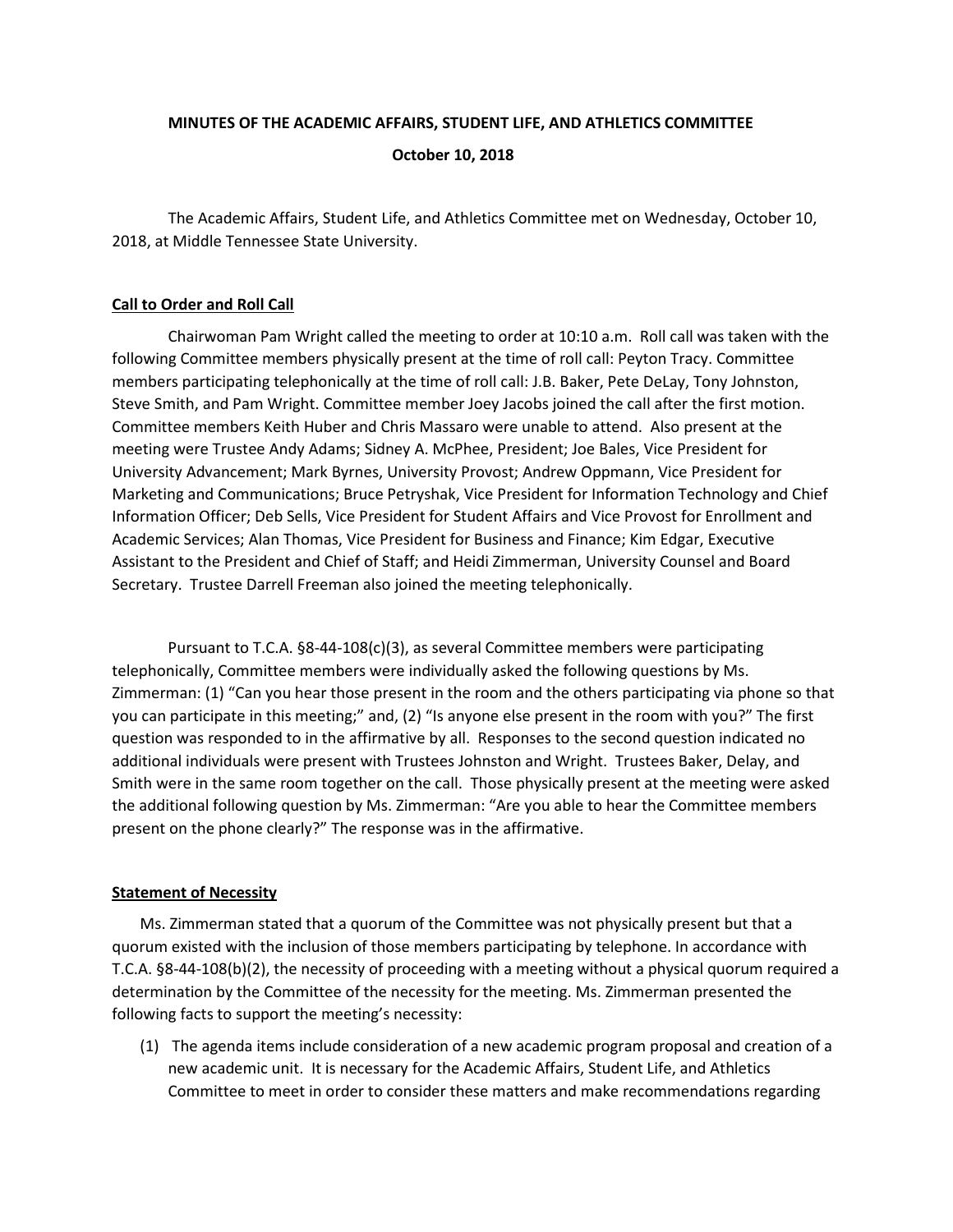them to the Board of Trustees. The Board of Trustees will next meet at a Special Called Meeting following the conclusion of this Committee meeting. The new academic program proposal and creation of a new academic unit must be approved by the Tennessee Higher Education Commission. Therefore, these matters must be considered so that they may be presented to the Tennessee Higher Education Commission.

(2) There was not adequate time for all trustees to be physically present for the meeting to form a quorum.

Based on the aforementioned facts, Chairman Wright requested a motion be made and a roll call vote taken for a determination on the necessity of holding this meeting. The motion was made by Trustee DeLay and seconded by Trustee Baker. Committee Chairman Wright asked if there was any discussion. Hearing none, she requested a roll call vote on the motion. Chairman Wright stated that a vote in the affirmative will signify that a necessity does exist for this meeting to proceed. A negative vote will signify that a necessity does not exist for this meeting to continue. A roll call vote was taken and the motion carried unanimously. Necessity for the meeting was established and the meeting then proceeded.

#### **Educational Collaboration Agreement - Information**

The first item on the agenda was notification of an Educational Collaboration Agreement between MTSU and Valparaiso University. President McPhee informed the Trustees that the Agreement expresses the desire of both universities to transfer the Valparaiso University Law School to Middle Tennessee State University, and if approved by the MTSU Board of Trustees and the Tennessee Higher Education Commission, it will become the MTSU College of Law. The two universities began discussions in November 2017. Dr. McPhee stated that the parties have gone to great lengths to assure that this opportunity is in the best interests of MTSU, the City of Murfreesboro, and the citizens of middle Tennessee. Prior to entering into the Agreement, MTSU engaged in a very extensive due diligence process that included two separate feasibility studies to assess the need for a public law school in middle Tennessee. MTSU senior staff made multiple visits to Valparaiso to meet with their university and law school administrators, as well as faculty and key staff. Meetings were held with staff members of the American Bar Association (ABA) regarding continuation of accreditation during and after the transfer. There were also multiple meetings and discussions with the staff of the Tennessee Higher Education Commission. Lastly, we have maintained communication with the Southern Association of Colleges and Schools, Commission on Colleges, MTSU's accrediting body, as well as, The Higher Education Commission, Valparaiso's accreditors, and the staff of the U.S. Department of Education throughout this process. Dr. McPhee explained that the Agreement sets forth the conditions for which the transfer of the Valparaiso University Law School will occur. It makes clear that MTSU will not purchase the law school or its assets, although Valparaiso will be reimbursed for some of the transfer expenses incurred on MTSU's behalf during the transition period. The Agreement is contingent upon receiving approval from the MTSU Board of Trustees, the Tennessee Higher Education Commission, and the acquiescence of the ABA to transfer both assets and change of control of the law school to MTSU. It is also contingent on MTSU receiving full or provisional accreditation from the ABA. Dr. McPhee told the trustees that this has been a very deliberate undertaking in which he feels confident that it is both academically and fiscally sound.